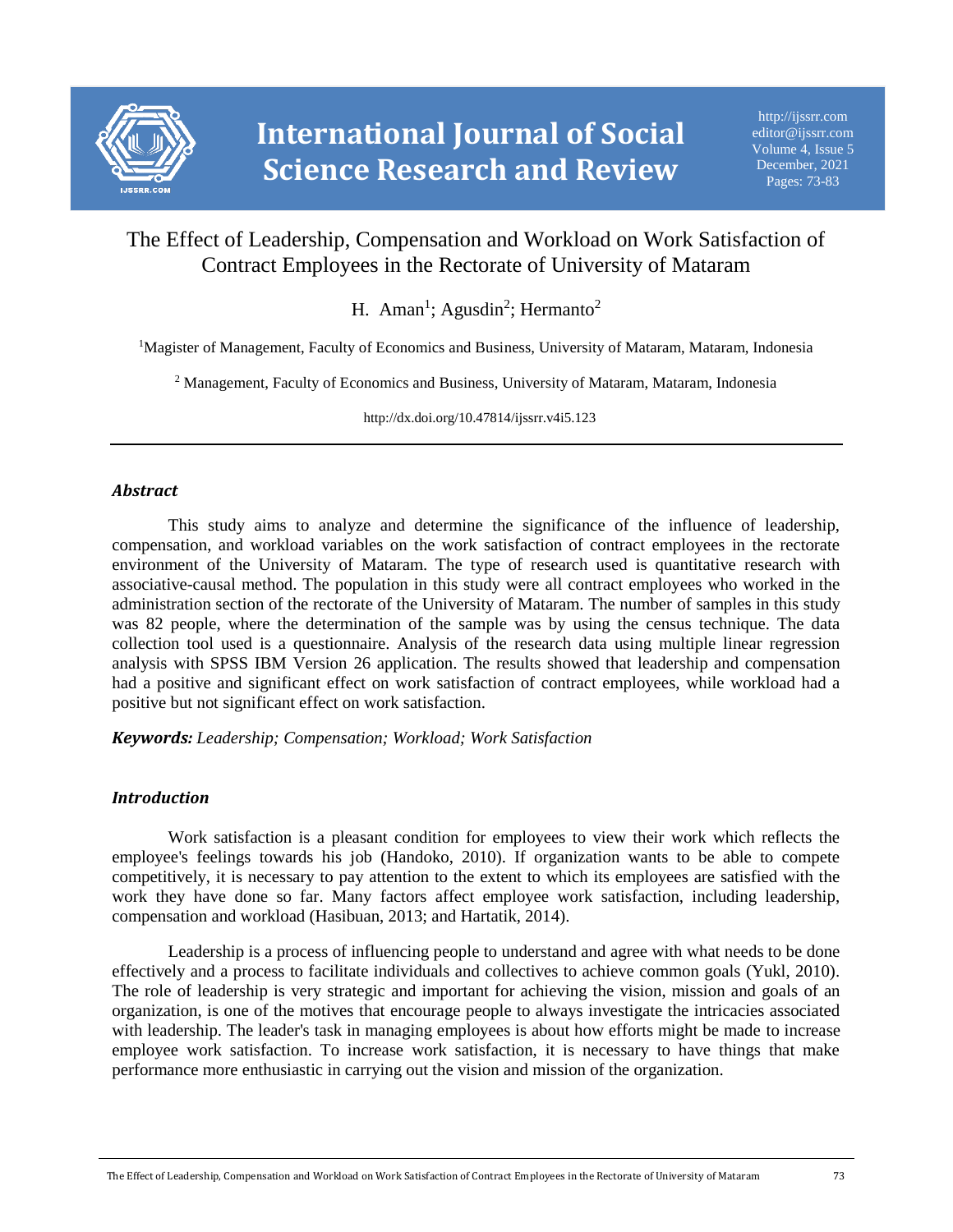

The inconsistency of the results of previous studies became the basis for conducting research on leadership, compensation, and workload on work satisfaction. Riana et al (2015), Hariansyah (2014), and Rusmanto (2014) stated in their research that leadership has a positive and significant effect on work satisfaction. Suparman et al (2013) in their research also concluded that leadership has a positive, very big and significant effect on work satisfaction. The results of this study are supported by research by Arianto (2018) and Waruwu (2018) which also state that leadership has a positive and significant influence on employees' work satisfaction. This means that the better the leadership in an organization, the higher the level of employee satisfaction. However, Hidayat (2013) stated that leadership has no significant positive effect on work satisfaction. This statement is supported by Dewi's research (2017) which states that leadership has a negative effect on employees' work satisfaction.

The second factor studied is compensation. Compensation is all forms of money, goods, directly or indirectly, given by certain organizations to employees as a form of remuneration provided by employees to their organization (Hasibuan, 2010). Compensation given to employees is very important because the size of the compensation given affects employees' satisfaction.

Research by Agathanisa and Prasetio (2018) and Septerina and Irawati (2018) states that compensation has a significant effect on employees' work satisfaction. In addition, research by Dwijayanti and Dewi (2015) shows that compensation has a positive effect on work satisfaction. Other studies that support these results are the research of Fikri et al (2018), Handoko and Rambe (2018), Rasyid and Tanjung (2020), Veriyani and Prasetio (2018), and Rahayu and Pramularso (2019), each of which states that compensation has a positive and significant effect on work satisfaction. This means that compensation can provide more motivation, a sense of pleasure, and a sense of fairness which in turn affects work satisfaction. However, Rusmanto (2014) and Harahap and Khair (2019) stated in their research that compensation has no significant effect on work satisfaction.

The third factor studied is workload. Workload is the amount of work that must be borne by a certain position/organizational unit (Permendagri, 2008). In giving the workload, it can be in the form of physical workloads whose types of work use more physical activity and mental workloads where the work done uses more psychological activities, thinking and analyzing. The existence of the right workload carried out by employees can provide work satisfaction, because their presence and involvement in the organization gives meaning even more so if the results of their work receive organizational recognition.

Research by Safitri (2019), Mahendrawan, Yo & Surya (2015) shows the results that workload has a negative effect on work satisfaction. This means that the higher the workload, the lower the employee's work satisfaction. Meanwhile, research conducted by Mahendrawan et al (2015), Malino (2020), and Thalo (2019) stated that workload has a positive effect on work satisfaction. Then Gozali's research (2016) found that workload had no significant effect on work satisfaction. With these different empirical findings, researchers are interested in conducting a more in-depth study.

### *Literature Review*

### **Work satisfaction**

According to Hasibuan (2007:202), work satisfaction is an employee's emotional state to determine whether or not he feels happy about his job. According to Robbins (2007) work satisfaction is a general attitude towards one's work that shows the difference between the number of awards received and the amount they believe should be received, while according to Gibson, Ivancevich and Donnelly (2003:105) work satisfaction is an attitude that individuals have about their work resulting from their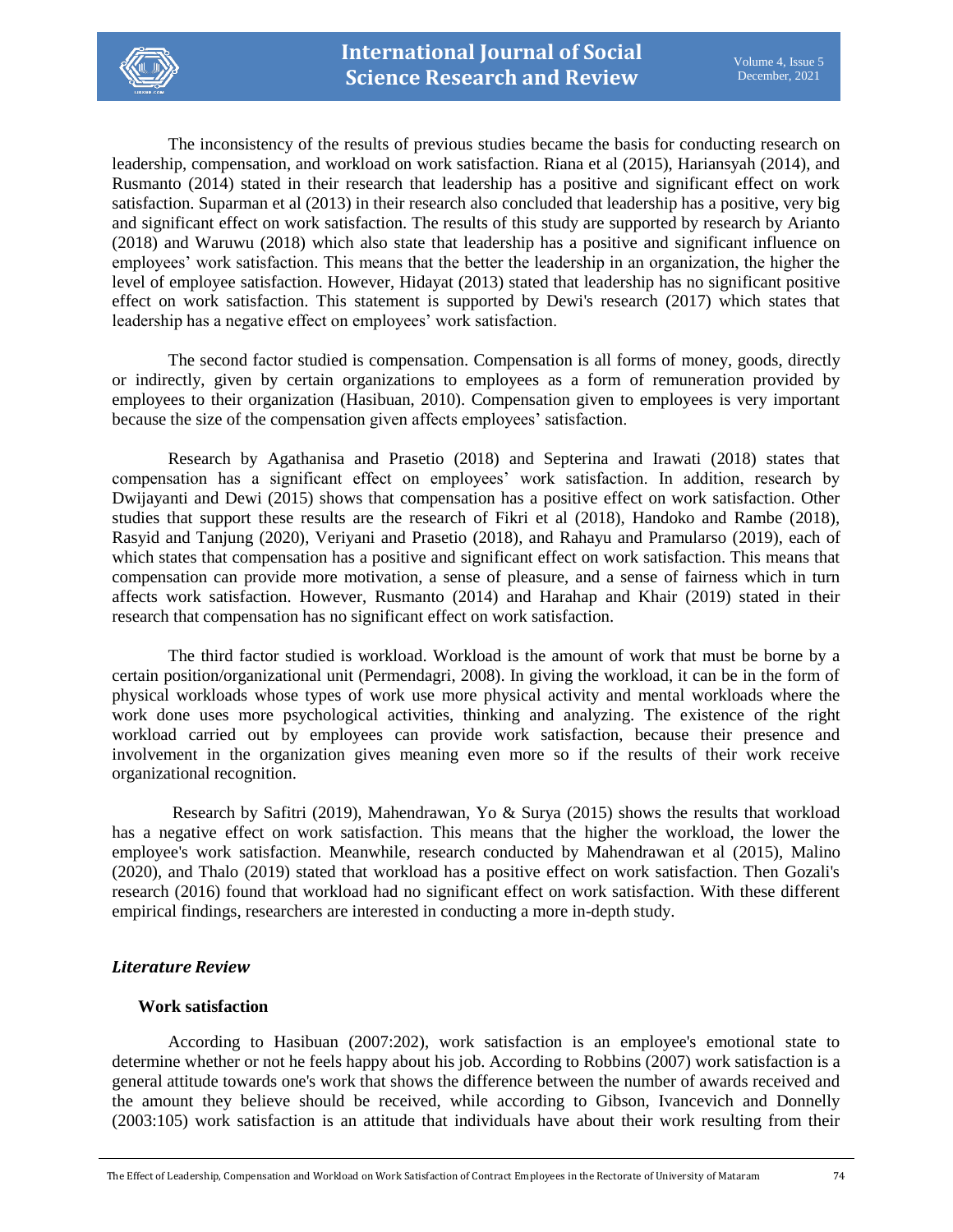

perception of their work based on various factors such as supervisor style, policies and procedures, work group affiliation, working conditions and benefits.

Employees of an organization who experience satisfaction or dissatisfaction at work will have an influence on their attitudes and behavior so that whether employees are satisfied or not will have consequences for the organization.

#### **Relationship between Leadership and Work Satisfaction**

Yukl (2001) defines leadership as the process of influencing others to understand and agree with what needs to be done and how it is done effectively and the process of facilitating individual and collective efforts to achieve common goals. Hasibuan (2012) states that leadership is someone who uses his duties and authority, which is directed to his subordinates to do work in achieving organizational goals. Sulistiyani (2008) says that leadership can run smoothly and successfully in initiating the group needs to be supported by the ability of the leader as the main capital that comes from within a leader himself which is an intrinsic factor in the form of ability, capability, and personality.

Organizations need leaders who can be role models within the organization who are able to become the driving force of organizational change, so that the individual change process can run well to achieve organizational goals (Imam, 2012). To create work satisfaction, employees who have high performance also need a big role from organizational leaders, as in organizational change, both planned and unplanned, the most important aspect is individual change (Umar, 2005).

Abbas and Yaqoob (2009) in their research conclude that leadership has a positive influence on employees' work satisfaction. Not different from the results of researches of Made Suprapta et al (2015) and Hariyansyah (2014) which also found that leadership has an effect on employee work satisfaction.

#### **Relationship Between Compensation and Work Satisfaction**

According to Hasibuan (2010), compensation is all forms of money, goods directly or indirectly given by certain companies to employees as a form of remuneration provided by employees to the organization. Meanwhile, according to Handoko (2010), compensation is everything that employees receive as a form of remuneration to their organization. According to Panggabean (2002), compensation is defined as various forms of awards given by organizations to employees as a form of remuneration for their contributions to the organization.

The purpose of providing compensation (retribution) is, among others, as a bond of cooperation, work satisfaction, effective procurement, motivation, employee stability, discipline and the influence of labor unions and the government (Hasibuan, 2005). Work satisfaction is a general attitude towards one's work, which shows the difference between the number of awards workers receive and the amount they believe they should receive (Robbins, 2007). Meanwhile, Vecchio (Wibowo, 2013) states that work satisfaction is a person's thoughts, feelings and actions that are a person's attitude towards work. This theory is in accordance with research by Nugroho and Kunartinah (2012) which states that compensation has a positive and significant effect on work satisfaction.

#### **Relationship Bbetween Workload and Work Satisfaction**

According to Permendagri (2008), workload is the amount of work that must be carried out by a certain position/organizational unit. In giving the workload to employees, it needs to be done properly so that work satisfaction can be obtained. Workload has an effect on work satisfaction where the higher the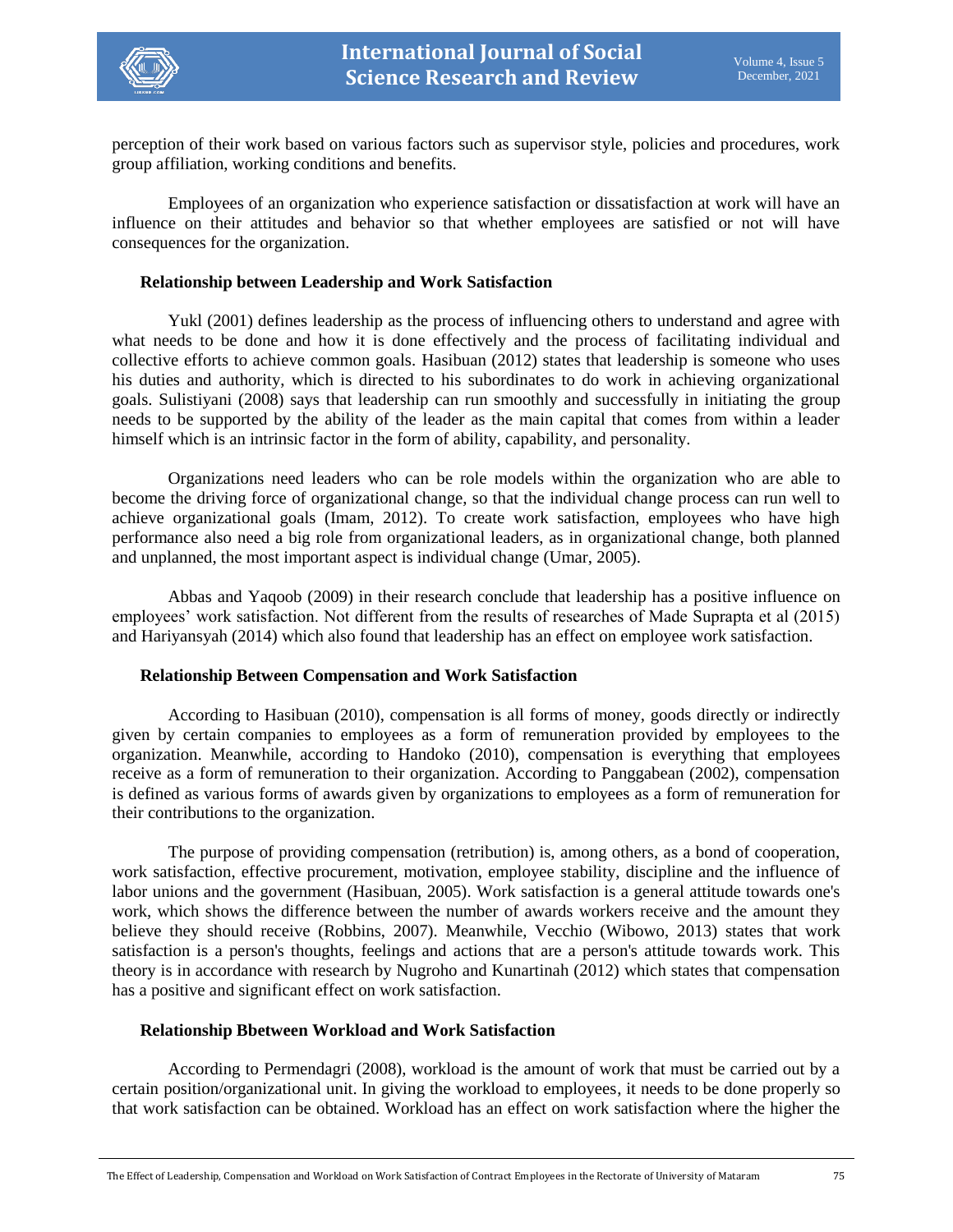

workload, the greater the employee's job dissatisfaction, while the lower the workload, the higher the employee satisfaction.

While Webster in Lysaght et al (1989) suggests that workload as (a) the amount of work or working time expected from/given to workers and (b) the total number of jobs that must be completed by a department or group of workers in a certain period of time. Robbins (2007) states that the positive or negative assessment of the workload received by employees is a matter of employee perception in assessing a job they receive. The workload carried out by workers in excess or too little has a negative impact. Excess workload can cause physical fatigue while too little workload causes boredom due to the monotony of work so that employees become less attentive to their workload.

### *Conceptual Framework*



### *Methods*

The type of research in this study is quantitative research with associative-causal method. This study aims to determine how the influence and relationship of each variable studied, namely leadership, compensation, and workload on work satisfaction, so that the associative-causal method is an appropriate method. In this study, the population is all contract employees who handle work in the administrative field at the rectorate of the University of Mataram. The sampling technique used is census, so the sample is all members of the population, namely 82 people.

The type of data of this research is quantitative data. Sources of data used in this study are primary data and secondary data. Data collection techniques are questionnaires and documentation. The data collection tool used is a questionnaire. Data analysis used in this study is multiple linear regression techniques through the SPSS application.

### **Characteristics of Respondents**

This respondent's description analysis aims to obtain characteristic data on 82 research samples, including gender, age, and occupation as shown on the table below.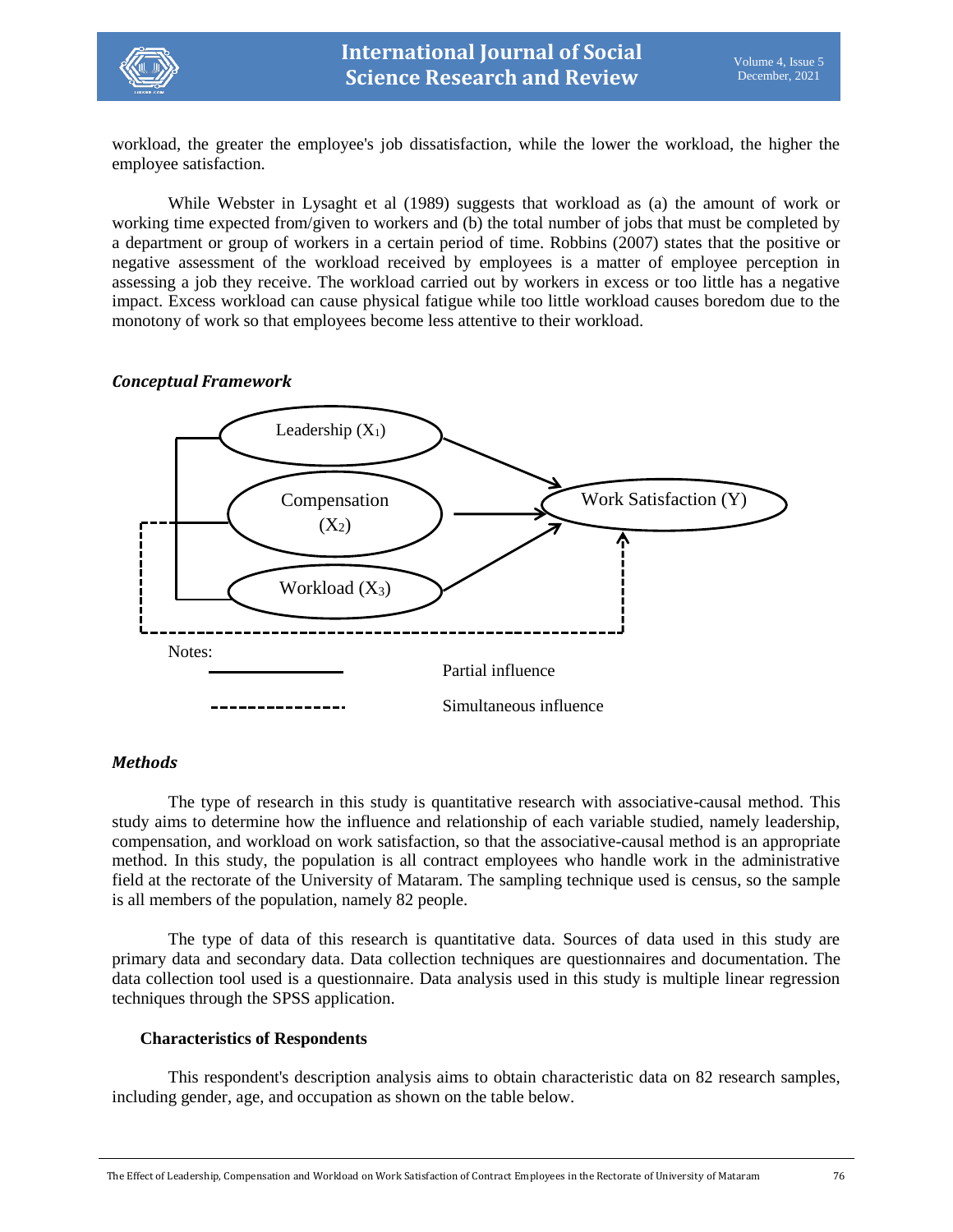

| Variable              | Description       | Sum | $\%$  |
|-----------------------|-------------------|-----|-------|
| Gender                | Male              | 48  | 58.54 |
|                       | Female            | 34  | 41.46 |
|                       |                   |     |       |
| Age of Respondents    | 20-25 year        | 8   | 9.76  |
|                       | 26-30 year        | 27  | 32.92 |
|                       | 31-35 year        | 24  | 29.27 |
|                       | 36-40 year        | 15  | 18.29 |
|                       | $\geq$ 41 year    | 8   | 9.76  |
|                       |                   |     |       |
| <b>Marital Status</b> | Married           | 58  | 70.73 |
|                       | Single            | 24  | 29.27 |
|                       |                   |     |       |
| Education             | Highschool        | 24  | 29.26 |
|                       | Diploma           | 5   | 6.10  |
|                       | Bachelor's degree | 46  | 56.10 |
|                       | Master's degree   | 7   | 8.54  |
| <b>Years of Work</b>  | 1-4 years         | 25  | 30.49 |
|                       | 5-9 years         | 27  | 32.93 |
|                       | 10 years          | 6   | 7.32  |
|                       | $\geq$ 10 years   | 24  | 29.26 |

## **Table 1. Characteristics of Respondents**

## *Results and Discussion*

In order to assess the reliability of the scales, the value of Cronbach's alpha was utilized and the results are displayed on Table 2 below. According to Ghozali (2018), the reliability test is a tool used to measure a questionnaire which is an indicator of a variable or construct. The variable is said to be reliable if it gives a Cronbach Alpha  $(\alpha)$  0.70 (value is greater than or equal to 0.70).

| Mean                        | Cronbach's Alpha |       |  |  |  |  |
|-----------------------------|------------------|-------|--|--|--|--|
| Leadership (10 items)       | 4.12             | 0,885 |  |  |  |  |
| Compensation (9 items)      | 3.38             | 0,884 |  |  |  |  |
| Workload (6 items)          | 3.78             | 0,650 |  |  |  |  |
| Work Satisfaction (8 items) | 3.90             | 0,795 |  |  |  |  |

In term of the scales' validity, it was evaluated by t count value. The result is displayed on Table 2 where all item-total correlation coefficients surpassed the 5 table value of .217 and statistically significant at  $p \le 0.01$ . The scales were therefore reliable and valid.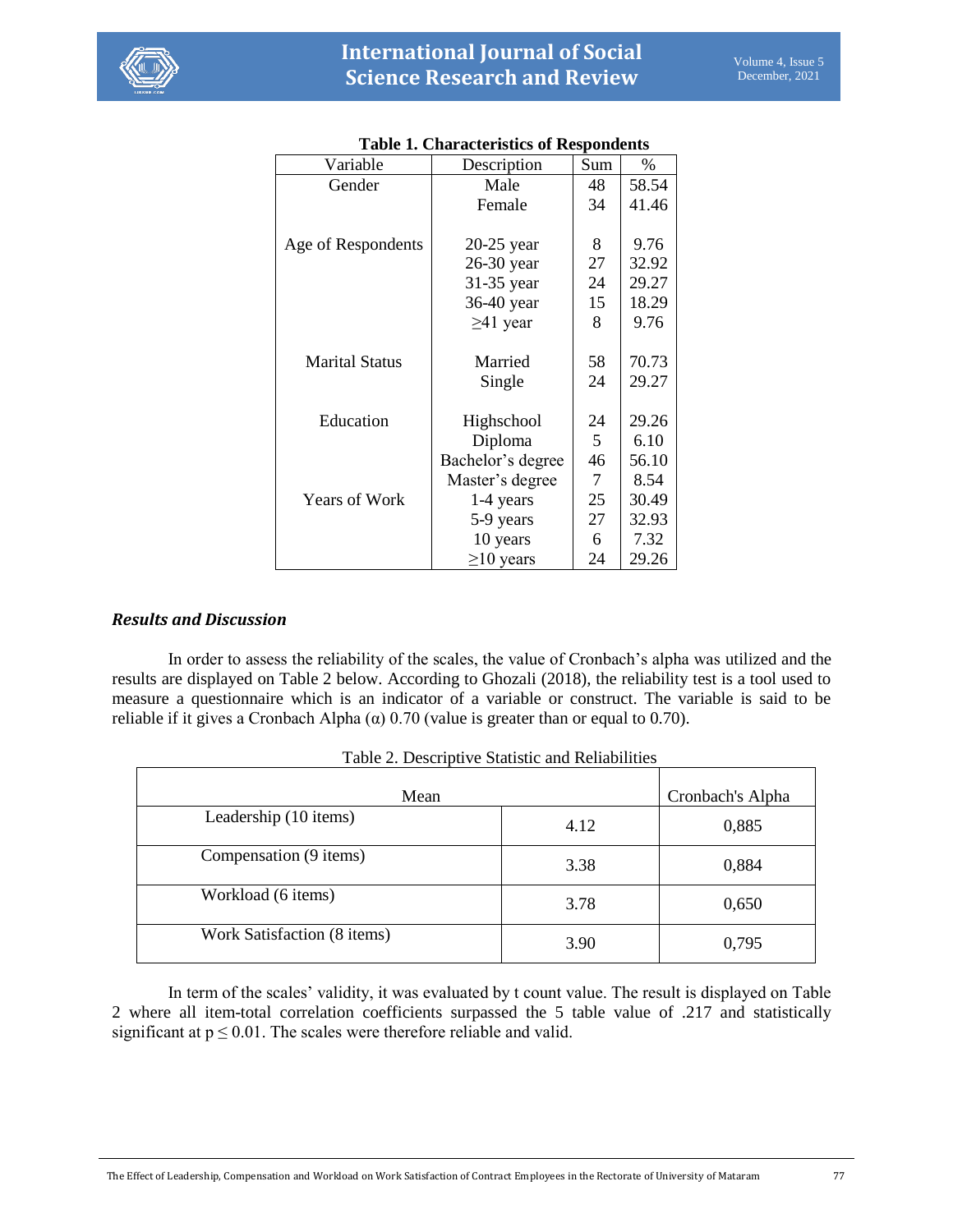

| <b>Variables</b> | Table 2. Building of Refil total correlation<br><b>Statement</b>      | <b>Items</b> |                  |
|------------------|-----------------------------------------------------------------------|--------------|------------------|
|                  |                                                                       | X1.1         | r count<br>0.671 |
|                  | Fairness in assigning tasks (no discrimination)                       |              |                  |
|                  | The suitability of the tasks assigned to the position                 | X1.2<br>X1.3 | 0.667<br>0.686   |
|                  | Kindness and politeness in giving direction                           | X1.4         |                  |
|                  | Kindness and politeness in giving orders                              |              | 0.817            |
|                  | Compatibility of salary and incentives with employee performance      | X1.5         | 0.502            |
| Leadership       | Giving work motivation to subordinates                                | X1.6         | 0.823            |
|                  | Giving work spirit to subordinates                                    | X1.7         | 0.784            |
|                  | Goodness in providing assistance to subordinates                      | X1.8         | 0.822            |
|                  | Goodness in supervising the work of subordinates                      | X1.9         | 0.581            |
|                  | Goodness in providing input to subordinates                           | X1.10        | 0.813            |
|                  | Compatibility of salary with workload                                 | X2.1         | 0.791            |
|                  | Compatibility of salary with volume/number of work                    |              | 0.863            |
|                  | The suitability of the amount of allowances with the number of jobs   | X2.3         | 0.700            |
| Compensation     | Compatibility of the amount of incentives with performance            | X2.4         | 0.723            |
|                  | Compatibility of salary with cost of living                           | X2.5         | 0.849            |
|                  | Compatibility of allowance with cost of living                        | X2.6         | 0.830            |
|                  | Compatibility of the amount of incentives (remoneration) with the     | X2.7         | 0.860            |
|                  | cost of living                                                        |              |                  |
|                  | Convenience of work with the current work situation                   | X2.8         | 0.360            |
|                  | Work comfort with the facilities available                            | X2.9         | 0.365            |
|                  | Conformity of work volume/frequency of work with position             | X3.1         | 0.651            |
|                  | The amount of responsibility and the type of work with the ability of | X3.2         | 0.669            |
| Workload         | the employee                                                          |              |                  |
|                  | The level of difficulty in completing the job                         | X3.3         | 0.726            |
|                  | Speed of time needed to complete the job                              | X3.4         | 0.635            |
|                  | Sufficient deadlines to complete the work                             | X3.5         | 0.588            |
|                  | Demands for completion of tasks by the leader/supervisor              | X3.6         | 0.408            |
|                  |                                                                       |              |                  |
|                  | Satisfaction/pleasure of accepting job responsibilities               | Y1.1         | 0.567            |
|                  | Satisfaction with the amount of salary received with responsibility   | Y1.2         | 0.654            |
|                  | Satisfaction with incentives/bonuses is linked to performance         | Y1.3         | 0.727            |
|                  | Satisfaction with working with colleagues                             | Y1.4         | 0.680            |
|                  | Satisfaction with co-workers' attention                               | Y1.5         | 0.335            |
| Work             | Satisfaction with career development opportunities                    | Y1.6         | 0.667            |
| Satisfaction     | Satisfaction with supervisor/leader supervision                       | Y1.7         | 0.751            |
|                  | Satisfaction with the facilities in carrying out tasks                | Y1.8         | 0.746            |
|                  | * Correlation is significant at the 0.01 level (2-tailed).            |              |                  |

#### Table 2. Summary of Item-total correlation

For the purpose of analysis and hypothesis testing, the authors used regression analysis by utilising SPSS 26. As a result, a regression model was developed and displayed on table 3. The table demonstrates that leadership and compensation has a significant effect on work satisfaction. On the other hand, workload shows an insignificant positive effect on work satisfaction.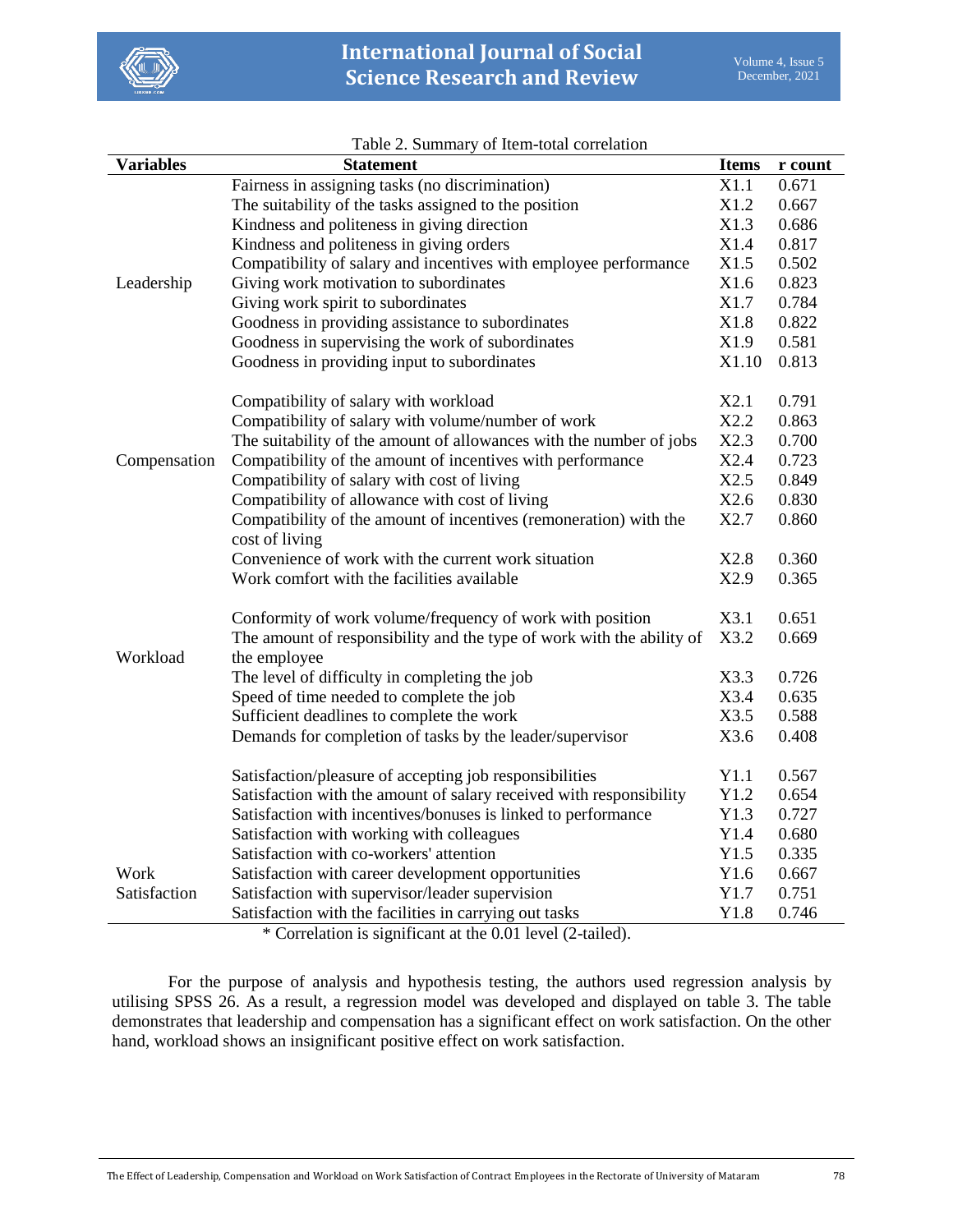

| Variable                                                                                                                                                                                                                                                                                                                                                                                                                                                                                                                        |       | t-value | Sig   | Conclusion                     |  |
|---------------------------------------------------------------------------------------------------------------------------------------------------------------------------------------------------------------------------------------------------------------------------------------------------------------------------------------------------------------------------------------------------------------------------------------------------------------------------------------------------------------------------------|-------|---------|-------|--------------------------------|--|
| Leadership                                                                                                                                                                                                                                                                                                                                                                                                                                                                                                                      | 0.481 | 5.752   | 0.000 | Ho (not supported)             |  |
|                                                                                                                                                                                                                                                                                                                                                                                                                                                                                                                                 |       |         |       | H1 (supported)                 |  |
| Compensation                                                                                                                                                                                                                                                                                                                                                                                                                                                                                                                    | 0.400 | 5.621   | 0.020 | Ho (not supported)             |  |
|                                                                                                                                                                                                                                                                                                                                                                                                                                                                                                                                 |       |         |       | H <sub>2</sub> (supported)     |  |
| Work Load                                                                                                                                                                                                                                                                                                                                                                                                                                                                                                                       | 0.130 | 1.691   | 0.095 | Ho (supported)                 |  |
|                                                                                                                                                                                                                                                                                                                                                                                                                                                                                                                                 |       |         |       | H <sub>3</sub> (not supported) |  |
| 012.52<br>2.25015<br>$E \cap C \subset \Gamma$<br>$\Omega$ $\Omega$ $\Omega$<br>$\epsilon \epsilon \alpha$ $\alpha$ , $\alpha$ , $\alpha$ , $\alpha$ , $\alpha$ , $\alpha$ , $\alpha$ , $\alpha$ , $\alpha$ , $\alpha$ , $\alpha$ , $\alpha$ , $\alpha$ , $\alpha$ , $\alpha$ , $\alpha$ , $\alpha$ , $\alpha$ , $\alpha$ , $\alpha$ , $\alpha$ , $\alpha$ , $\alpha$ , $\alpha$ , $\alpha$ , $\alpha$ , $\alpha$ , $\alpha$ , $\alpha$ , $\alpha$ , $\alpha$ , $\alpha$ , $\alpha$ , $\alpha$ , $\alpha$ , $\$<br>$\mathbf{r}$ |       |         |       |                                |  |

Table 3. Regression Analysis

*F = 50.365; p = .000; R = .812; R² = .660; Std error of the estimate = 2.25045*

Based on information above, it can also be seen that the value of R Square (R2) is 0.660 or 66.0%. This means that the work satisfaction variable is influenced by the leadership, compensation, and workload variables by 66%, while the remaining 34% is influenced by other variables not discussed in this study. In addition, a significance value of 0.000 is obtained which is less than 0.05, so it can be concluded that the variables  $X_1$  (leadership),  $X_2$  (compensation) and  $X_3$  (workload) simultaneously affect the work satisfaction of the contract employees of Mataram university rectorate (Y). Table 3 also displays the effect of each independent variable on work satisfactionity. It indicates that the regression model possesses statistically significant F-test scores. We are therefore confident that the model holds good explanatory power.

The results showed that the regression coefficient value of the leadership variable was 0.391 and the significance value was 0.000. This value indicates that leadership has a positive, large and significant influence on work satisfaction. This means that the better the leadership, the greater the level of work satisfaction of contract employees. The results of this study are strengthened by several previous studies conducted by Suparman et al. (2013), Waruwu (2018), Arianto (2018), Suprapta et al. (2015), Hariyansyah (2014), and Agathanisa and Prasetio (2018), each of which got the same results, namely leadership has a positive and significant effect on work satisfaction. However, the results of this study contradict the results of Dewi's research (2017) which shows that leadership has a negative effect on work satisfaction. In addition, Marwan et al (2014) also found results that not all types of leadership have a significant influence on employee work satisfaction.

The table 3 above also showed that the regression coefficient of the compensation variable was 0.270 and the significance value was 0.000. This value indicates that compensation has a positive, large and significant effect on work satisfaction. This means that the greater the compensation received by contract employees, the greater the level of work satisfaction. This result is strengthened by several previous studies such as research by Agathanisa and Prasetio (2018), Veriyani and Prasetio (2018), Handoko and Rambe (2018), Fikri et al (2018), Rahayu and Pramularso (2019), Septerina and Irawati (2018), and Rodhi et al (2017) which states that compensation has a positive and significant effect on employee work satisfaction. In addition, other research by Rasyid and Tanjung (2020) also shows that partially compensation has a positive effect on work satisfaction. However, the results of this study contradict the research conducted by Harahap and Khair (2019) which showed the opposite result, namely the effect of compensation on work satisfaction was not significant.

On the other hand, it can be seen from table 3 that the regression coefficient value of the workload variable is 0.220 and the significance value is 0.095. This value indicates that the workload has a positive, small and insignificant effect on work satisfaction. This means that the amount of workload given to contract employees does not have a major influence on the level of work satisfaction. These results are reinforced by previous research conducted by Himawati (2016), Sartika et al (2020), and Talo (2019) where in their research it was concluded that workload had a positive effect on work satisfaction. However, the results of this study contradict the research of Ghozali (2016) which states that workload has no effect on work satisfaction. In addition, other research conducted by Yo and Surya (2015) and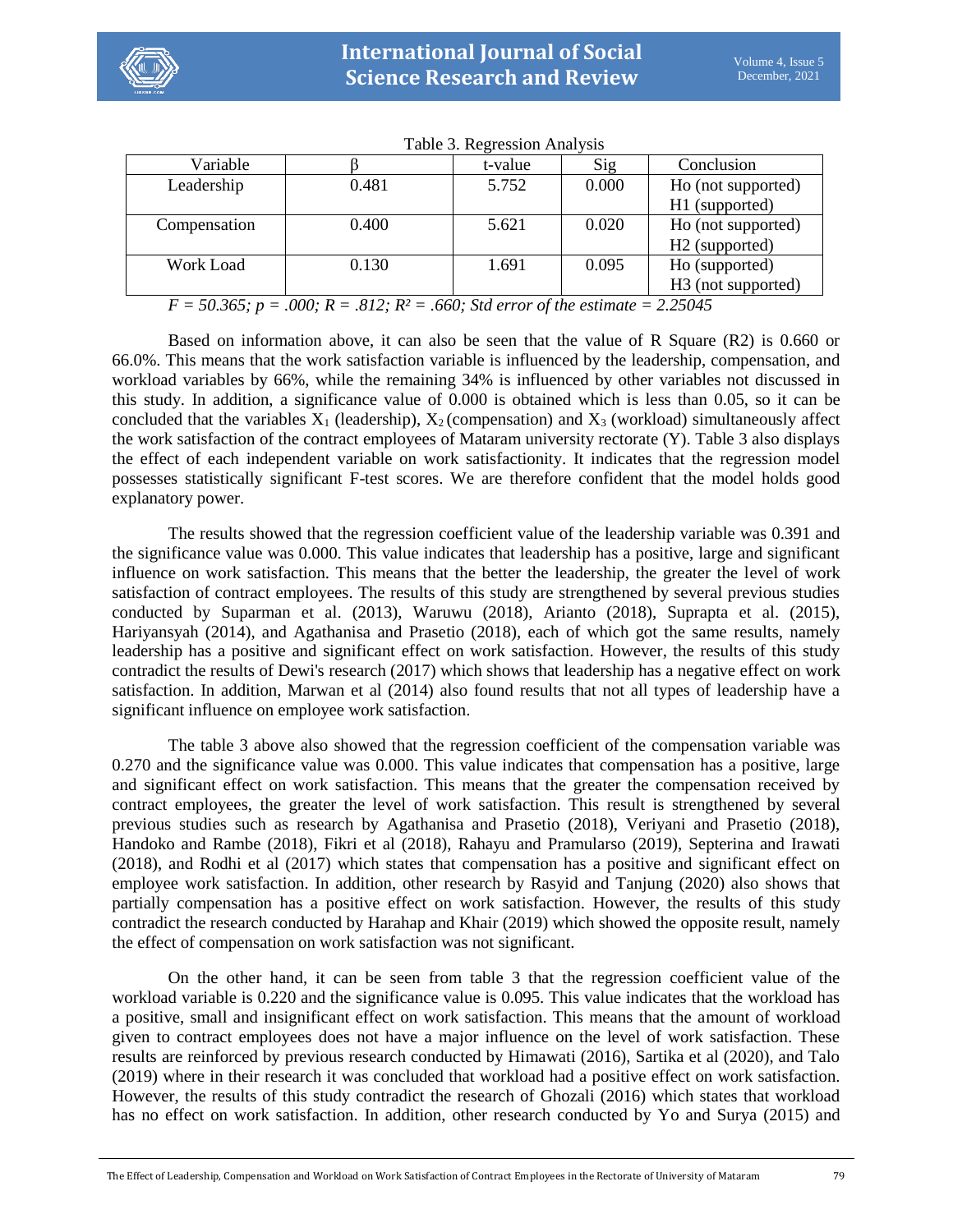

Mahendrawan (2015) also showed the opposite result which stated that workload had a negative effect on work satisfaction.

#### *Conclusions*

From the results and discussion above, we can conclude that leadership and compensation has a positive and significant influence on the work satisfaction of contract employees in the rectorate of the University of Mataram, meaning that the better the leadership or the higher the compensation, the higher the level of employees' work satisfaction. However, workload has an insignificant psitive effect on work satisfaction of contract employees. This is caused by the respondent's assumption that most of the work assigned to contract employees is relatively easy so that the addition or reduction of workload does not have a significant impact on work satisfaction. Nevertheless, leadership, compensation, and workload simultaneously have a positive and significant effect on work satisfaction of the employees. And out of the three independent variables in this study, the most influential variable on the work satisfaction of contract employees is the leadership variable. This means that good leadership can have a significant impact in increasing the level of employee work satisfaction.

The findings in this study can be a reference for future researchers who are interested in researching employee work satisfaction. The level of work satisfaction shown by employees is influenced by leadership, compensation, and workload, where the results of this study prove previous research which shows that there is a positive and significant influence on leadership and compensation variables on employee work satisfaction. Another finding from this study shows that the workload variable also has a positive but not insignificant effect on employee work satisfaction. This finding enriches the results of previous studies as well as proves previous research which states that workload has a positive effect on work satisfaction.

However, this research is specifically conducted on the effect of leadership, compensation, and workload on contract employees at the rectorate of the University of Mataram only, so the number of respondents is relatively small. Also, this study does not specifically discuss what leadership styles are used as indicators of research variables. Therefore, it is necessary to conduct a more in-depth study of leadership variables that are more specific and with a wider range of respondents. In addition, in this study, researchers only used three variables, further research is still needed with different models so that they can provide a more accurate explanation of employee work satisfaction.

### *References*

- Agathanisa, C., & Prasetio, A. P. (2018). *Pengaruh Kompensasi terhadap Kepuasan kerja karyawan Indogrosir Samarinda*. Jurnal Mitra Manajemen (JMM Online), 2(4), 308–319.
- Arianto, Nurmin. (2018). *Pengaruh Kepemimpinan Terhadap Kinerja dan Kepuasan Kerja Karyawan Pada PT. Gada Rajawali Dunia.* Jenius Vol. 1, No. 3, Mei 2018 Jurnal Ilmiah, Manajemen Sumber Daya Manusia
- Athar, Handry Sudiartha. (2020). Pengaruh Kepemimpinan, Kedisiplinan Dan Lingkungan Kerja Terhadap Kinerja Pegawai Kantor Kecamatan Selong Kabupaten Lombok Timur. Jurnal Riset Manajemen dan Bisnis (JRMB) Fakultas Ekonomi UNIAT Vol.5, No 1, February 2020: 57-64 P-ISSN 2527–7502 E-ISSN 2581-2165 [http://jrmb.ejournal](http://jrmb.ejournal-feuniat.net/index.php/JRMB/article/view/367)[feuniat.net/index.php/JRMB/article/view/367](http://jrmb.ejournal-feuniat.net/index.php/JRMB/article/view/367)
- Athar, Handry Sudiartha. (2020). *Dampak Gaya Kepemimpinan, Komitmen Organisasi, Dan Kepuasan Kerja Terhadap Kinerja Pegawai Pada Dinas Sosial Kabupaten Lombok Timur.* Jurnal RisetManajemen dan Bisnis (JRMB) FakultasEkonomi UNIAT Vol. 5, No 2, Maret – Juni 2020: 29 - 40 P-ISSN 2527–7502 E-ISSN 2581-2165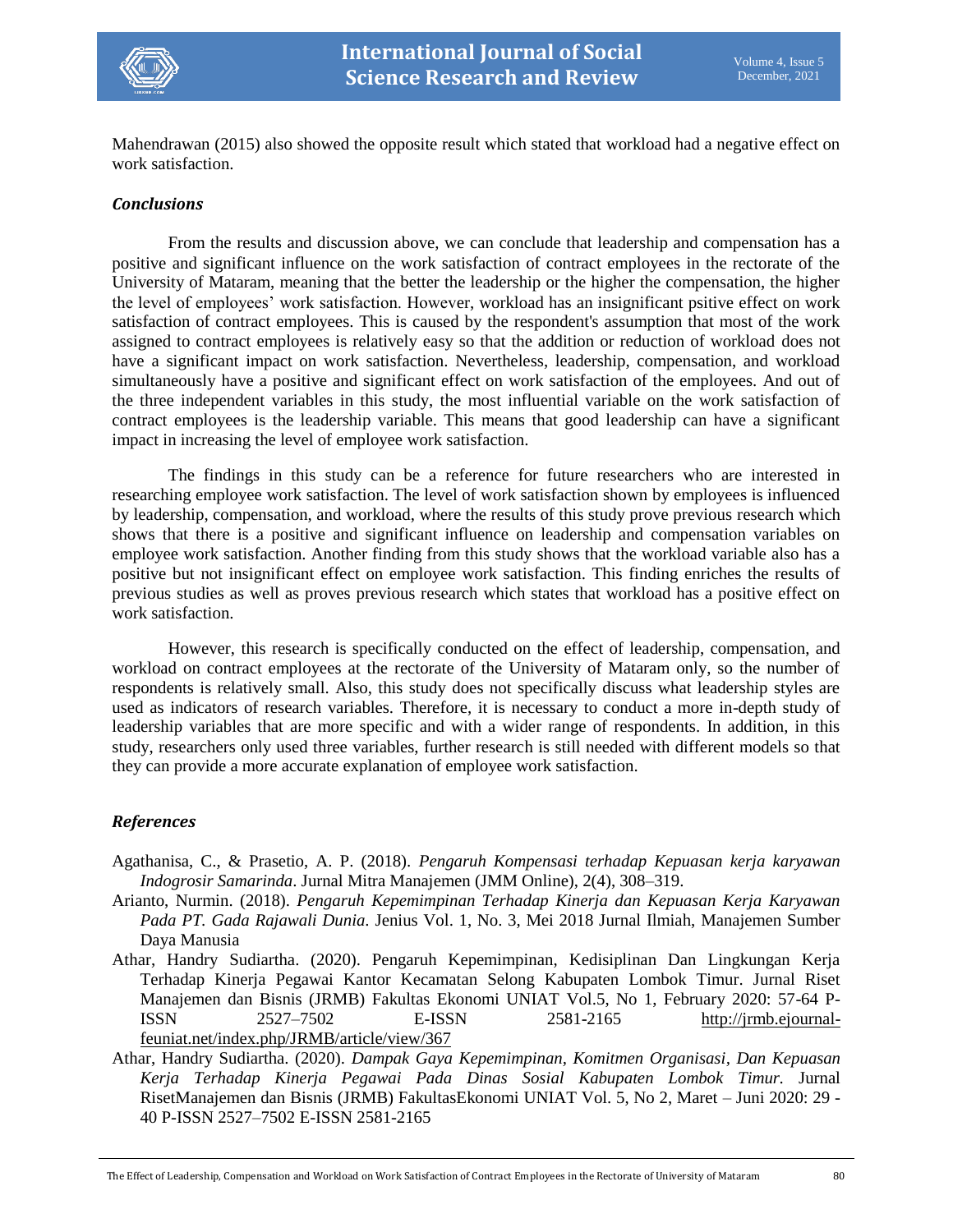

- Dewi, Putu Indah Aspari Dewi. (2017). *Pengaruh Kepemimpinan Dan Pemberdayaan Pegawai Terhadap Kepuasan Kerja dan Komitmen Pegawai (Studi Pada Pdam Tirta Mangutama Kabupaten Badung).* Badung: Universitas Warmadewa.
- Fikri, Khusnul et al. (2019). *Pengaruh Kompensasi Terhadap Kinerja Karyawan Yang Dimediasi Oleh Kepuasan Kerja Pada Cv. Pelita Mandiri V Pematang Reba*. Jurnal Manajemen dan Bisnis, Vol. 7, No. 01, Maret 2018
- Ghozali, Imam. (2016). *Aplikasi Analisis Multivariete Dengan Program (IBM SPSS) Edisi 8.* Semarang: Badan Penerbit Universitas Diponegoro
- Gibson, James L., John M. Ivancevich, James H. Donnelly Jr., and Robert Konopaske. (2003). *Organization: Behavior, Structure, and Processes, 11th Ed*. New York: McGraw-Hill.
- Handoko, Dicky Surya dan Muiz Fauzi Rambe. (2018). *Pengaruh Pengembangan Karir dan Kompensasi terhadap Komitmen Organisasi Melalui Kepuasan Kerja*. Maneggio: Jurnal Ilmiah Magister Manajemen *homepage:* Vol 1, No. 1, September 2018, 31-45 <http://jurnal.umsu.ac.id/index.php/MANEGGIO> ISSN 2623-2634 (*online*)
- Handoko T. Hani (2001). *Manajemen Personalia dan Sumber Daya Manusia*, Cetakan ke-15. BPFE, Yogyakarta.
- Harahap, Dewi Suryani dan Hazmanan Khair. (2019). *Pengaruh Kepemimpinan Dan Kompensasi Terhadap Kepuasan Kerja Melalui Motivasi Kerja*. Maneggio: Jurnal Ilmiah Magister Manajemen *homepage:* Vol 2, No. 1, Maret 2019, 69
- Hartatik, I. P., (2014). *Buku Praktis Mengembangkan SDM*. Jakarta : Laksana
- Hasibuan, Malayu S.P. (2013). *Manajemen Sumber Daya Manusia Cetakan Ketujuh Belas*. Jakarta: PT. Bumi Aksara
- Hasibuan, Malayu SP. (2012). *Manajemen Sumber Daya Manusia Edisi Revisi*. Bumi Aksara.
- Hidayat, Rachmad. (2013). *Pengaruh Kepemimpinan terhadap Komunikasi, Kepuasan Kerja, dan Komitmen Organisasi pada Industri Perbankan; Makara Seri Sosial Humaniora*. 2013 17(1): 19-32 DOI: 10.7454/mssh.v17i1.1799
- Mahendrawan, I G., & Indrawati, A. D. (2015). *Pengaruh Beban Kerja dan Kompensasi Terhadap Kepuasan Kerja PT Panca Dewata Denpasar*. E Jurnal Manajemen Unud, IV (11), ISSN:2302-8912, Hal 3936-3961
- Malino, Dewi Sartika Dg. (2020). *Pengaruh Beban Kerja Terhadap Kepuasan Kerja Dengan Burnout Sebagai Intervening Pada Kantor Pos Indonesia Cabang Makassar*. [Niagawan](https://www.researchgate.net/journal/NIAGAWAN-2301-7775) 9(2):94
- Martoyo, S. (2007). *Manajemen Sumber Daya Manusia*. BPFE. Yogyakarta.
- Marwan, Lalu Muhammad et al. (2014). *The Influence of Transformational Leadership and Organizational Work Field Toward the Satisfaction of Employeers at Dinas Pekerjaan Umum Provinsi Nusa Tenggara Barat.* Mataram: Universitas Mataram
- Mathis, R. L. Dan Jackson, J. H. (2006). *Manajemen Sumber Daya Manusia*. Edisi 10. Salemba Empat, Jakarta
- Mulyadi. (2004). Akuntansi Manajemen: Konsep, Manfaat, dan Rekayasa. Edisi Ketiga. Cetakan Ketiga. Jakarta: Salemba Empat
- Munandar, A. S. (2001). *Psikologi Industri dan Organisasi*. Jakarta: Universitas Indonesia
- O'Donnell, R.D., dan Eggemeier, F.T. (1986). *Workload Assessment Methodology*. New York: Wiley.
- Pandaleke, Deddy. (2016). *Pengaruh Kompetensi, Kepuasan kerja, dan Komitmen Organisasi Terhadap Kinerja Pegawai(Studi pada Inspektorat Kabupaten Minahasa Tenggara).* Jurnal EMBA.Vol.4 No. 2
- Panggabean, Mutiara S. (2002). *Manajemen Sumber Daya Manusia*. Bogor: Ghalia Indonesia.
- Prasetyo, Bambang dan Lina Miftahul Jannah. (2005). Metode Penelitian Kuantitatif. Jakarta: Rajagrafindo Perkasa
- Rahayu, Gappuraning dan Eigis Yani Pramularso. (2019). *Pengaruh Kompensasi Terhadap Kepuasan Kerja Pegawai Bagian SDM & Umum PT KAI Daerah Operasi 1 Jakarta.* Perspektif Vol 17 No1 Maret 2019
- Rasyid, Mhd. Andi dan Hasrudy Tanjung. (2020). *Pengaruh Kompensasi, Lingkungan Kerja dan Motivasi Terhadap Kepuasan Kerja Guru pada SMA Swasta Perkumpulan Amal Bakti 4 Sampali*

The Effect of Leadership, Compensation and Workload on Work Satisfaction of Contract Employees in the Rectorate of University of Mataram 81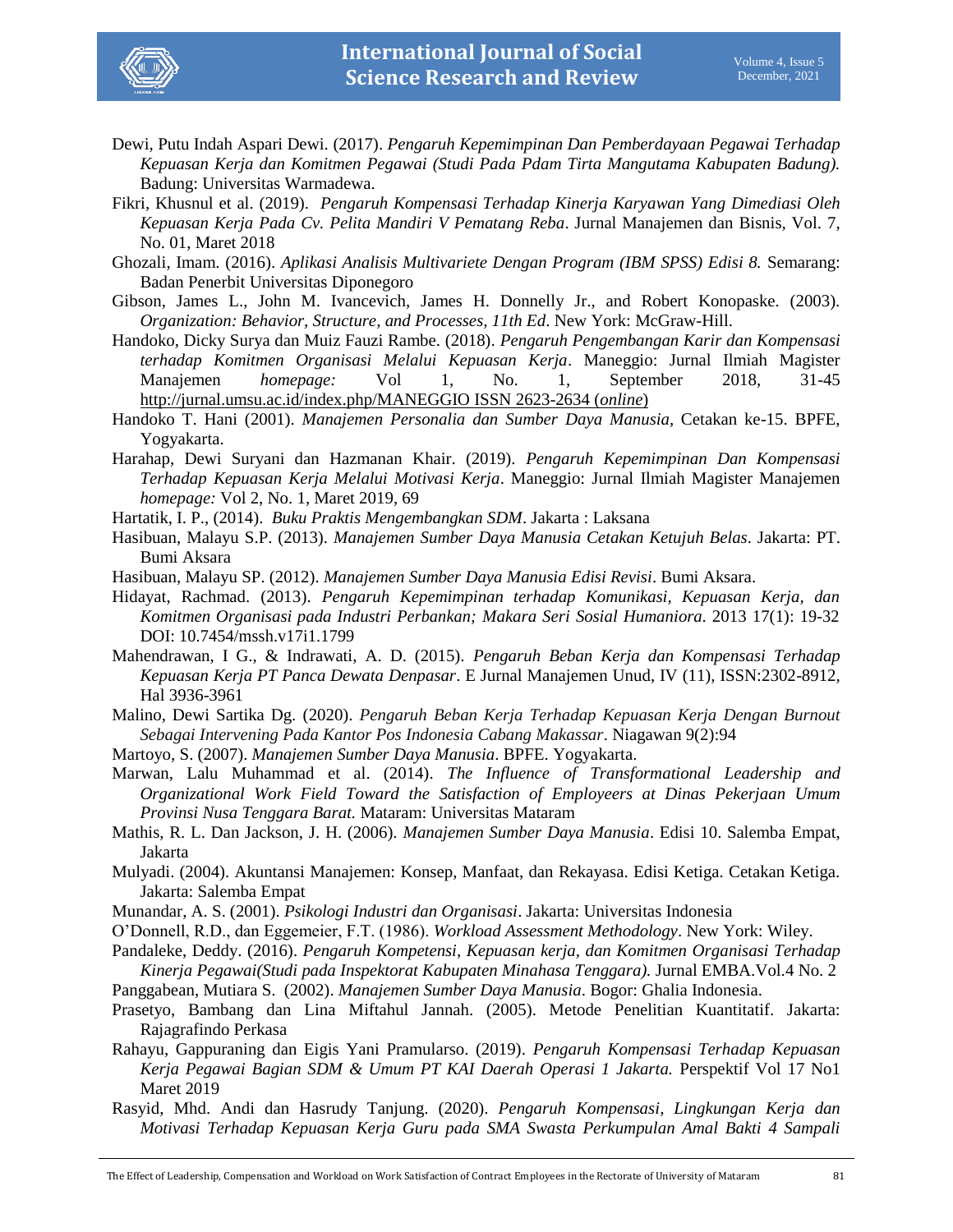

*Medan*. Maneggio: Jurnal Ilmiah Magister Manajemen *homepage:* Vol 3, No. 1, Maret 2020, 60-74 http://jurnal.umsu.ac.id/index.php/Maneggio ISSN 2623-2634 (*online*)

- Riana, I Gede, Sintaasih Desak Ketut, Suprapta Made. (2015). *Pengaruh Kepemimpinan terhadap Kepuasan Kerja dan Kinerja Karyawan (Studi pada Wake Bali Art Market Kuta-Bali)*. [E-Jurnal](https://www.neliti.com/journals/ejurnal-ekonomi-dan-bisnis-universitas-udayana)  [Ekonomi dan Bisnis Universitas Udayana;](https://www.neliti.com/journals/ejurnal-ekonomi-dan-bisnis-universitas-udayana) ISSN : 2337-3067; 4.06 (2015) : 430-442
- Rivai, Veithzal. (2013). *Manajemen Sumber Daya Manusia untuk Perusahaan: dari Teori ke Praktik*. Jakarta: Raja Grafindo Persada
- Robbins, Stephen. P. (2006). *Perilaku Organisasi (alih bahasa Drs. Benjamin Molan) Edisi* Bahasa *Indonesia*. Klaten: PT Intan Sejati.
- Rodhi, Mohammad Najib et al. (2017). *Pengaruh Kompensasi Dan Lingkungan Kerja Terhadap Kepuasa Kerja Dan Komitmen Organisasional (Studi Pada Karyawan Generasi Y Sektor Perbankan Se-Kota Mataram).* JMM UNRAM. Mataram: Universitas Mataram
- Rusmanto. (2014). *Pengaruh Gaya Kepemimpinan, Budaya Organisasi, dan Kompensasi Terhadap Kinerja Karyawan melalui Kepuasan Kerja Karyawan PR Timun Mas Tunas Inti Nalumsari Jepara*. Tesis Program Studi Magister Manajemen Fakultas Ekonomi Universitas Muria Kudus, Kudus
- Safitri, Laila Nurida. (2019). Pengaruh Beban Kerja Terhadap Kepuasan Kerja Perawat Dengan Mediasi Stress Kerja. JMD: Jurnal Riset Manajemen & Bisnis Dewantara
- Schuler, Randall S dan Susan E. Jackson. (1999). *Manajemen Sumber Daya Manusia*. Edisi ke-6 Jilid 2. Jakarta: Penerbit Erlangga
- Sedarmayanti, M.Pd,. APU. (2009). *Sumber Daya Manusia dan Produktivitas Kerja.* Bandung: Penerbit Mandar Maju.
- Septerina dan Rusda Irawati. (2018). *Pengaruh Kompensasi Terhadap Kepuasan Kerja Karyawan Pada Bagian Produksi di PT. Etowa Packaging Indonesia*. Journal of Applied Business Administration Vol 2, No 1, Maret 2018, hlm. 13-19.
- Sevilla, Consuelo G. et. al (2007). *Research Methods*. Rex Printing Company. Quezon City
- Siagian, P Sondang. (1997). *Organisasi, Kepemimpinan dan Perilaku Administrasi Edisi 2*. Jakarta: PT. Gunung Agung
- Silalahi, Ulber. (2009). *Metode Penelitian Sosial.* Bandung: PT Refika Aditama
- Stallworth, J.O.E. and Kleiner, B.H. (1996). *Recent Developments in Office Design*. Journal of Facilities, 14 (1/2), pp. 34-42.
- Sulistiyani, Ambar Teguh. (2008). *Kepemimpinan profesional, Pendekatan Leadership dan* Implementasi *dalam Organisasi Publik*. Yogyakarta: Graha Ilmu
- Suparman Lalu, Nasir Mahyudin, Surati. (2013). *Analisis Pengaruh Implementasi Sifat Kepemimpinan Islami dan Fungsi Kepemimpinan Terhadap Kepuasan Kerja dan Prestasi Kerja Guru, (Studi Pada Pondok Pesantren Di Lombok Barat)*. Jurnal Riset Manajemen; ISSN 1693-0975; Vol. 13 No. 1 Maret 2013; Hal. 1-20
- Suparman Lalu, Nasir Mahyudin, Suryatni Mukmin. (2013). *Analisis Pengaruh Kompetensi dan Kepemimpinan Kepala Sekolah Terhadap Kepuasan kerja dan Prestasi Kerja Guru (Studi Pada Madrasah Aliyah Negeri dan Madrasah Tsanawiyah Negeri di Kota Mataram)*. Jurnal Riset Manajemen; ISSN 1693-0975; Vol. 13 No. 2 September 2013; Hal 113-132
- Suprapta, M., Sintaasih, D. K., Riana, I. G. (2015*). Pengaruh Kepemimpinan terhadap Kepuasan Kerja dan Kinerja Karyawan*. E-Jurnal Ekonomi dan Bisnis Universitas Udayana, 430 ± 442. Retrieved from: https://media.neliti- .com/media/publications/44744-ID-pengaruh-kepemimpinan-terhadapkepuasan-kerja-dan-kinerja-karyawan-studipada-wa.pdf
- Terry, George R. (2000). *Prinsip-Prinsip Manajemen* (Edisi Bahasa Indonesia). PT. Bumi Aksara: Bandung.
- Thalo, Sarlina Luidji et al. (2019). *Pengaruh Beban Kerja Terhadap Kepuasan Kerja Karyawan* Pada *PT Pos Indonesia (Persero) Cabang Kupang*. Kupang: Universitas Nusa Cendana
- Umar, Husein. (2005). *Riset Sumber Daya Manusia Dalam Organisasi Edisi Revisi*. Jakarta: PT. Gramedia Pustaka Utama.

The Effect of Leadership, Compensation and Workload on Work Satisfaction of Contract Employees in the Rectorate of University of Mataram 82